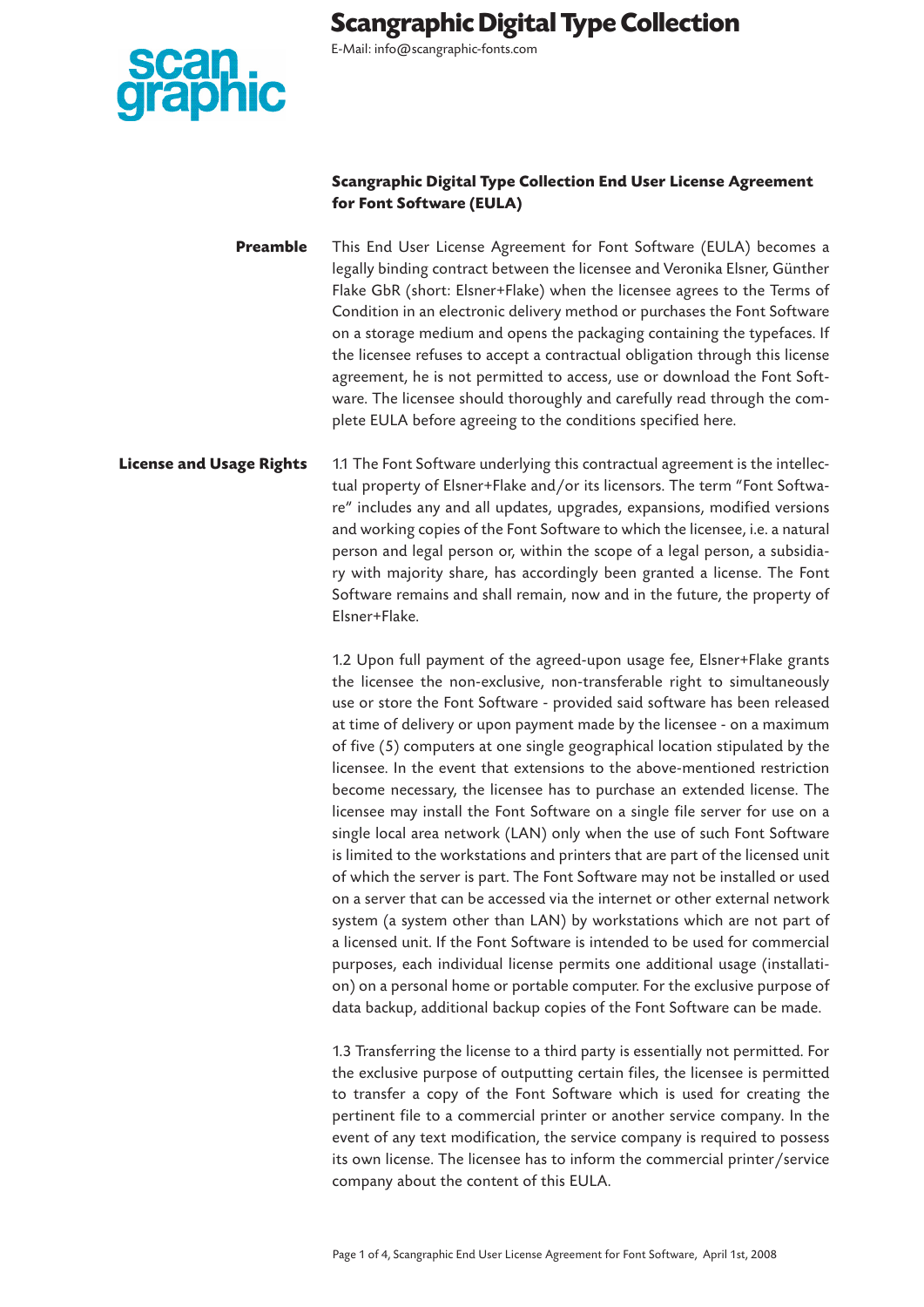

E-Mail: info@scangraphic-fonts.com

1.4 Embedding of the Font Software into electronic documents or internet pages is only permitted under the absolute assurance that the recipient cannot use the Font Software to edit or create a new document (readonly). It must be ensured that the Font Software cannot be fully or partially extracted from said documents.

1.5 The licensee may electronically distribute Font Software embedded in a "Personal or Internal Business Use" document only when the Font Software embedded in such document is in a static graphic image (for example, a "gif") or an embedded electronic document, and is distributed in a secure format that permits only the viewing and printing (and not the editing, altering, enhancing, or modifying) of such static graphic image or embedded document. The licensee may not embed Font Software in a Commercial Product without a separate written license from Elsner+Flake, and the licensee may not embed Font Software in an electronic document or data file for any reason other than his own Personal or Internal Business Use.

1.6 If the licensee intends to edit or modify a document containing the embedded Font Software, a request must be made to Elsner+Flake. Elsner+Flake will then conclude a expansion/embedding license agreement for said purpose. This expansion/embedding license agreement is subject to an additional fee.

**Exclusion of Other Usage** 2.1 Subject to the provisions in sub-sections 1.3 of this agreement, selling, lending or otherwise transferring the Font Software to a third party or parties is strictly prohibited. In addition, transferring the Font Software as a component or sub-component of other products, e.g. electronic documents or sublicenses, to a third party or parties is also strictly prohibited.

> 2.2 Subject to the provisions in sub-sections 2.3 and 2.4 of this agreement, the following is prohibited: modifying the Font Software, merging it with other software programs, decompiling it, using modules from said software for one's own developments or using technical solutions contained in the Font Software for purposes other than operation on the licensee's own computers.

> 2.3 Exceptions to subsection 2.2 are only permitted provided they are essential to obtaining the necessary information for establishing interoperability of the software with other programs, and provided this information is neither published nor accessible in any other form and if the licensee is unable to obtain said information from Elsner+Flake or its authorized distributors or appointed agents. In this case, the licensee shall inform Elsner+Flake in writing as to which portions of the software the licensee is decompiling.

> 2.4 Modifying the Font Software is prohibited, even in the event that it is necessary for fulfilling personal design requirements. Specifically, it is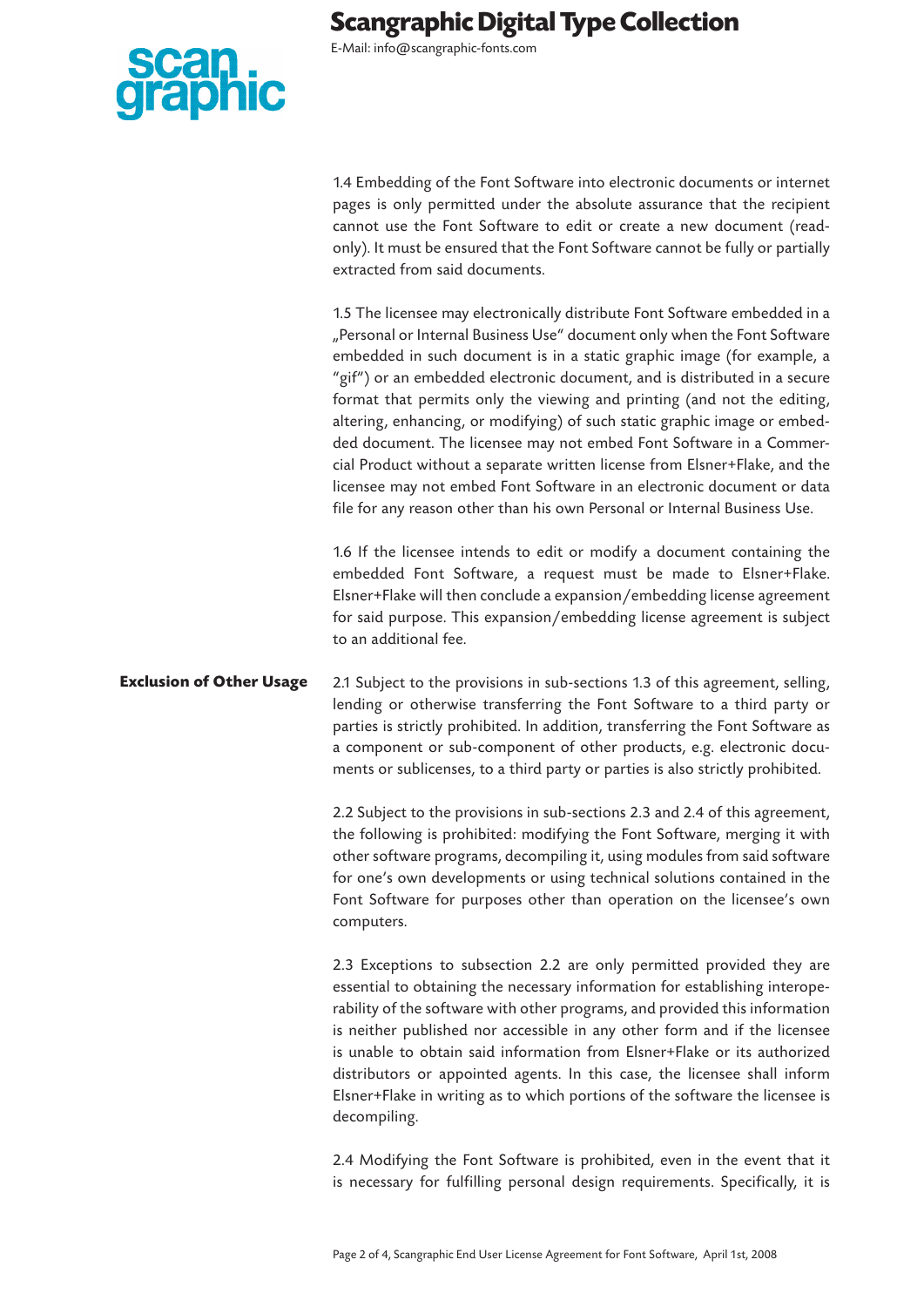E-Mail: info@scangraphic-fonts.com

prohibited to change or modify the Font/Trademark Names used as identifying tags in the Font Software in any form or manner. If such changes or modifications become necessary, prior written consent has to be obtained from Elsner+Flake.

**Warranty and Liability** 3.1 Upon receipt of the Font Software by the licensee, Elsner+Flake grants a 90-day warranty guaranteeing that the Font Software is essentially free from material defect. To make a warranty claim, the licensee has to return the Font Software, including a copy of the sales receipt within the 90 day warranty period to the sales and distribution partner from which the licensee obtained it. Elsner+Flake will correct substantial malfunctions occurring during this warranty period provided that such malfunctions are reproducible and licensee gives immediate notice and sufficient description of such malfunctions to Elsner+Flake. Such corrections will generally be incorporated into new revisions of the Font-Software or, until the release of such new revisions, into temporary versions, at Elsner+Flake's discretion. The correction may also be achieved by delivery of new versions of the Font-Software (i.e. versions with additional functionality and/or enhanced performance) in which case the warranty does not cover such additional functionality and performance. In the event that licensee should need new or modified hardware for the operation of such new versions, he/she may only return the Font-Software and his/her money will be refunded.

> 3.2 The foregoing states the entire liability and warranty of Elsner+Flake or its local distributor, and any claims in excess thereof, e.g. for idle time, shortfall of production, waste of material and any other direct, indirect, incidental or consequential damages are limited to actions of Elsner+Flake caused by gross negligence or intent.

**General** 4.1 The license granted hereunder shall automatically terminate, if licensee fails to comply with the terms and conditions hereof.

> 4.2 Upon termination of this EULA, licensee agrees to either return or to destroy and refrain from using the Font-Software, the media, copies and/ or any modified or merged portions thereof.

> 4.3 Licensee agrees to inform his/her employees or any other person having access to the Font-Software and copies thereof, at your premises of the terms and conditions of this EULA and to ensure that they shall strictly abide by these terms and conditions.

**Final Provisions** 5.1 This contract, including its attachments, which are a component of this contract, represents an agreement between the parties. Verbal collateral agreements do not exist. Any verbal agreements are only binding for Elsner+Flake if said verbal agreements have been acknowledged and confirmed in writing by Elsner+Flake.